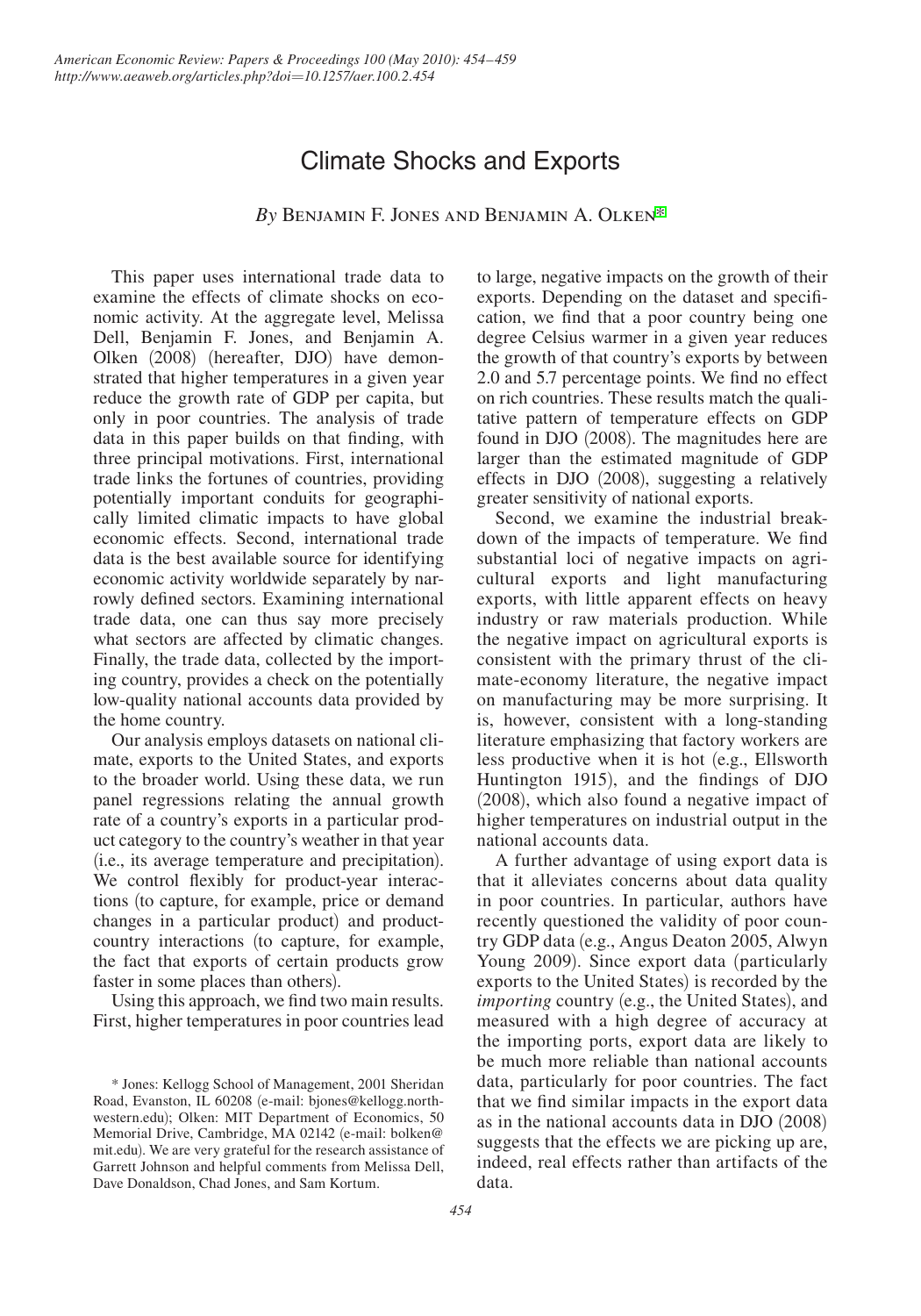## **I. Data and Methodology**

# A. *Data*

The historical weather data are taken from the *Terrestrial Air Temperature and Precipitation:* 1900*-*2006 *Gridded Monthly Time Series*, *Version* 1*.*01 (Kenji Matsuura and Cort Willmott 2007)*.* This dataset provides worldwide (terrestrial) monthly mean temperature and precipitation data at 0.5 x 0.5 degree resolution (approximately 56km x 56km at the equator). We use geospatial software to aggregate the weather data to the country-year level, weighting by the population distribution within the country. More details about the construction of the weather data can be found in DJO (2008)*.*

The trade data come from two sources. For the US trade data, we use the National Bureau of Economic Research (NBER) US Import Data (Robert C. Feenstra, John Romalis, and Peter K. Schott 2002)*.* For the world trade data, we use the NBER-United Nations Trade Data (Feenstra et al*.* 2005)*.* We aggregate these data to either the one– or two– Standard International Trade Classification (SITC) digit level. We restrict our attention to those one- or two-digit product-country time series where we observe positive exports in all years of the data from a particular country, though the results are very similar if we do not make this balanced panel restriction (results available on request)*.*

It is important to note that the variance in export growth is extremely large. Moreover, the variance in export growth depends sharply on the country and product, with smaller export volumes tending to be much noisier. For example, the standard deviation of growth of exports to the world for a country-product time series ranges from a minimum of 5.85 percentage points (product 11, "beverages," from Canada) to a maximum of 235 percentage points (product 09, "miscellaneous edible products," from Guatemala). A Breusch-Pagan test rejects homoskedastic export growth for both the US and world trade data at both oneor two-digit levels ( $p < 0.0001$  in all cases). The empirical analysis below therefore uses Feasible Generalized Least Squares (FGLS) to adjust for the dramatic heteroskedasticity across the product-country time series in the data.

## B. *Empirical Methodology*

The estimating equation follows Dell, Jones, and Olken (2008). To estimate the relationship between weather shocks and growth in international trade, we estimate the following equation, regressing the change in the growth rate of exports of product *p* from country *c* on temperature and precipitation in the exporting country:

(1)  $\log(EXP_{\text{pc}t}) - \log(EXP_{\text{pc}t-1}) = \alpha_{\text{pc}} + \gamma_{\text{pt}}$  $+ \beta_1 TEMP_{ct} + \beta_2 TEMP_{ct} \times POOR_c$  $+ \beta_3 PRECIP_{ct} + \beta_4 PRECIP_{ct}$  $\times$  *POOR<sub>c</sub>* +  $\epsilon_{\textit{pct}}$ 

In this specification, the product-country fixed effects,  $\alpha_{pc}$ , capture fixed differences in the growth rate of exports of product from country. The product-year fixed effects,  $\gamma_{pt}$ , capture time specific worldwide shocks in trade of product *p* (for example, they capture changes in prices; they also capture common world time effects such as worldwide recessions). The dummy variable *POOR<sub>c</sub>* captures whether the country is in the bottom or top half of the world per-capita purchasing power parity income distribution in the first year GDP data is available, as in DJO (2008). The coefficient provides the impact of a one degree Celsius temperature increase in year on average exports from wealthy countries, while  $\beta_1 + \beta_2$  is the impact of a one degree Celsius temperature increase in year on average exports from poor countries.

Given the substantial heteroskedasticity in export growth rates between products and countries (see discussion above), we estimate equation (1) by FGLS, weighting each productcountry time series by the inverse variance of its residuals (see William H. Greene, 2003). Given the large range of variances among series, correcting for heteroskedasticity is important, and analysis without any such corrections produces noisier and less conclusive estimates.<sup>1</sup> Standard

<sup>&</sup>lt;sup>1</sup> Specifically, if we re-estimate [Table 1](#page-2-0) without weights, the results at the two-digit level are qualitatively similar to the weighted results but are statistically significant only for the world data. The unweighted results at the one-digit level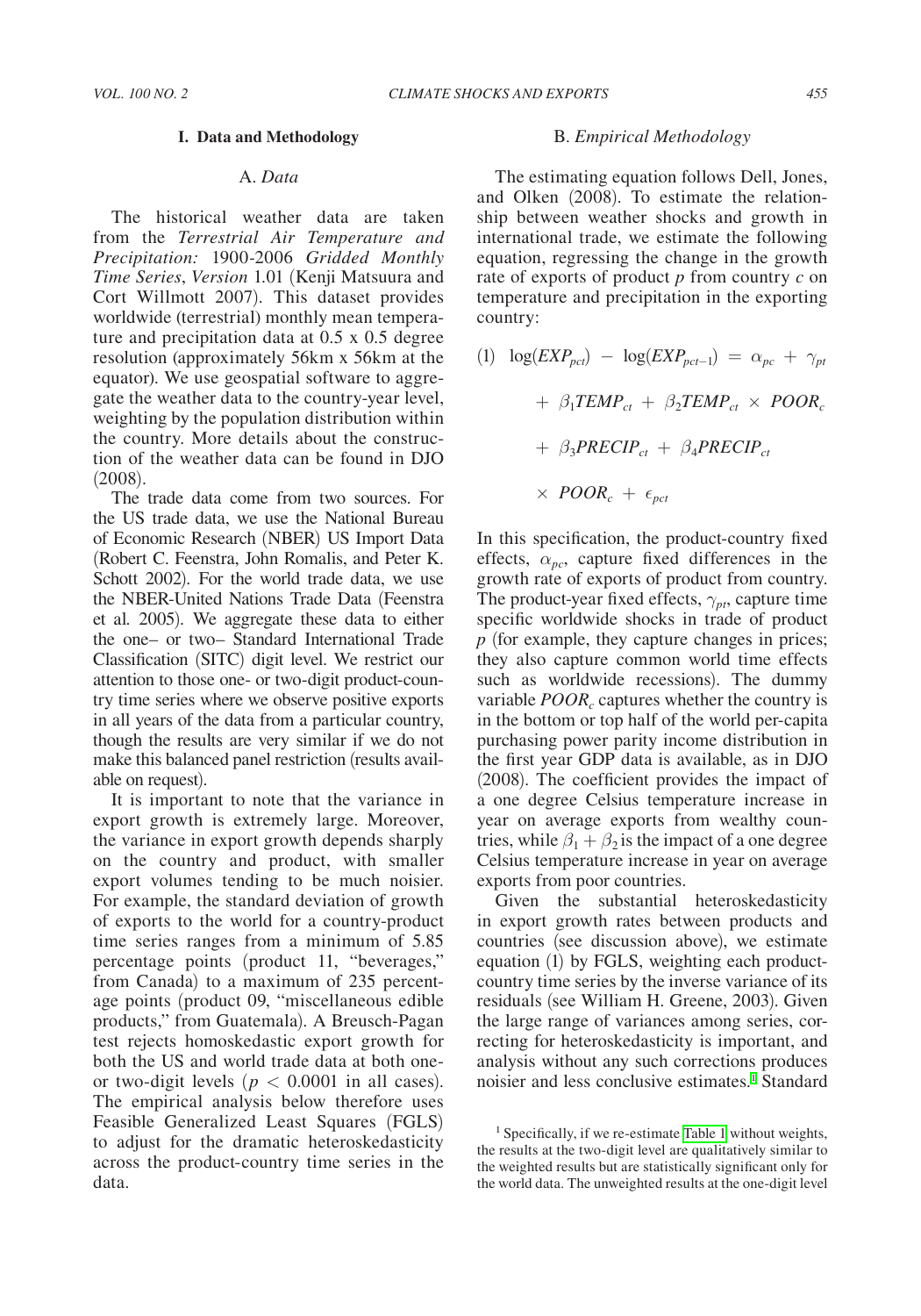<span id="page-2-0"></span>

|                               | <b>Exports to United States</b> |             | Exports to "world" |             |
|-------------------------------|---------------------------------|-------------|--------------------|-------------|
|                               | 1 digit                         | 2 digit     | 1 digit            | 2 digit     |
| Variables                     | (1)                             | (2)         | (3)                | (4)         |
| Temperature (degrees Celsius) | 0.364                           | 0.114       | $-0.356$           | $-0.192$    |
|                               | (0.421)                         | (0.465)     | (0.289)            | (0.326)     |
| Temperature $\times$ Poor     | $-4.173***$                     | $-5.812***$ | $-1.637*$          | $-2.216**$  |
|                               | (1.272)                         | (1.409)     | (0.846)            | (0.942)     |
| Precipitation (100 mm/year)   | 0.0830                          | 0.0141      | $-0.0526$          | $-0.0878$   |
|                               | (0.105)                         | (0.110)     | (0.103)            | (0.0882)    |
| Precipitation $\times$ Poor   | 0.0166                          | 0.253       | 0.105              | $0.415***$  |
|                               | (0.138)                         | (0.195)     | (0.149)            | (0.152)     |
| <b>Observations</b>           | 19.164                          | 63,990      | 31.654             | 123,956     |
| Years                         | 1973-2001                       | 1973-2001   | 1963-2000          | 1963-2000   |
| Product categories            | 10                              | 66          | 10                 | 70          |
| $R^2$                         | 0.165                           | 0.188       | 0.308              | 0.297       |
| Poor effect                   | $-3.810***$                     | $-5.698***$ | $-1.993**$         | $-2.409***$ |
|                               | (1.235)                         | (1.255)     | (0.833)            | (0.916)     |

Table 1: Climatic Effects on Exports

*Notes:* Each specification includes country *x* product fixed effects and product *x* year fixed effects. Regressions are Feasible Generalized Least Squares. Standard errors are clustered by exporting country.

*\*\*\**Significant at the 1 percent level.

*\*\**Significant at the 5 percent level.

 *\**Significant at the 10 percent level.

errors are clustered by country to allow for arbitrary serial correlation within countries and to allow for arbitrary correlation across different exports from the same country. To learn more about which products are more and less sensitive to temperature, we also estimate equation (1) product by product.

#### **II. Results**

# A. *Overall results*

The results from estimating equation (1) are shown in Table 1. Column 1 shows results using one-digit SITC data on exports to the United States (i.e., an observation is the export growth from country *c* to the United States between time *t* and  $t - 1$  for a single one-digit SITC category). Column 2 presents the same results but using data at the more disaggregated two-digit SITC level. Columns 3 and 4 repeat the same specifications but consider exports from country to all countries in the world trade data (i.e., to the substantial but ultimately limited set of countries that report in

the Feenstra et al. 2005 data), rather than just exports to the United States.

The results show large, negative effects of higher temperatures on exports from poor countries, and no effects on exports from rich countries. Focusing on the bottom row of the table, which reports the total impact of temperature on poor country exports  $(\beta_1 + \beta_2)$ , we see that a one degree Celsius temperature increase reduces the export growth rate from poor countries to the United States by between 3.8 percentage points (1 digit SITC data) and 5.7 percentage points (2 digit SITC data). These effects are statistically significant at the one percent level. Looking at all exports to the world, we also find very large effects—one degree Celsius reduces the export growth rate by between 2.0 percentage points (1 digit, statistically significant at 5 percent) and 2.4 percentage points (2 digit, statistically significant at 1 percent). The first row of the table shows that we find no impact of temperature shocks on exports from rich countries. We also find little impact of average precipitation on exports—the only exception is column 4, which suggests that greater average precipitation in poor countries leads to more exports in the world data, though this impact is smaller than the impact of temperature and is not robust to specification.

are inconclusive (negative and insignificant in the world data and positive and insignificant in the US data).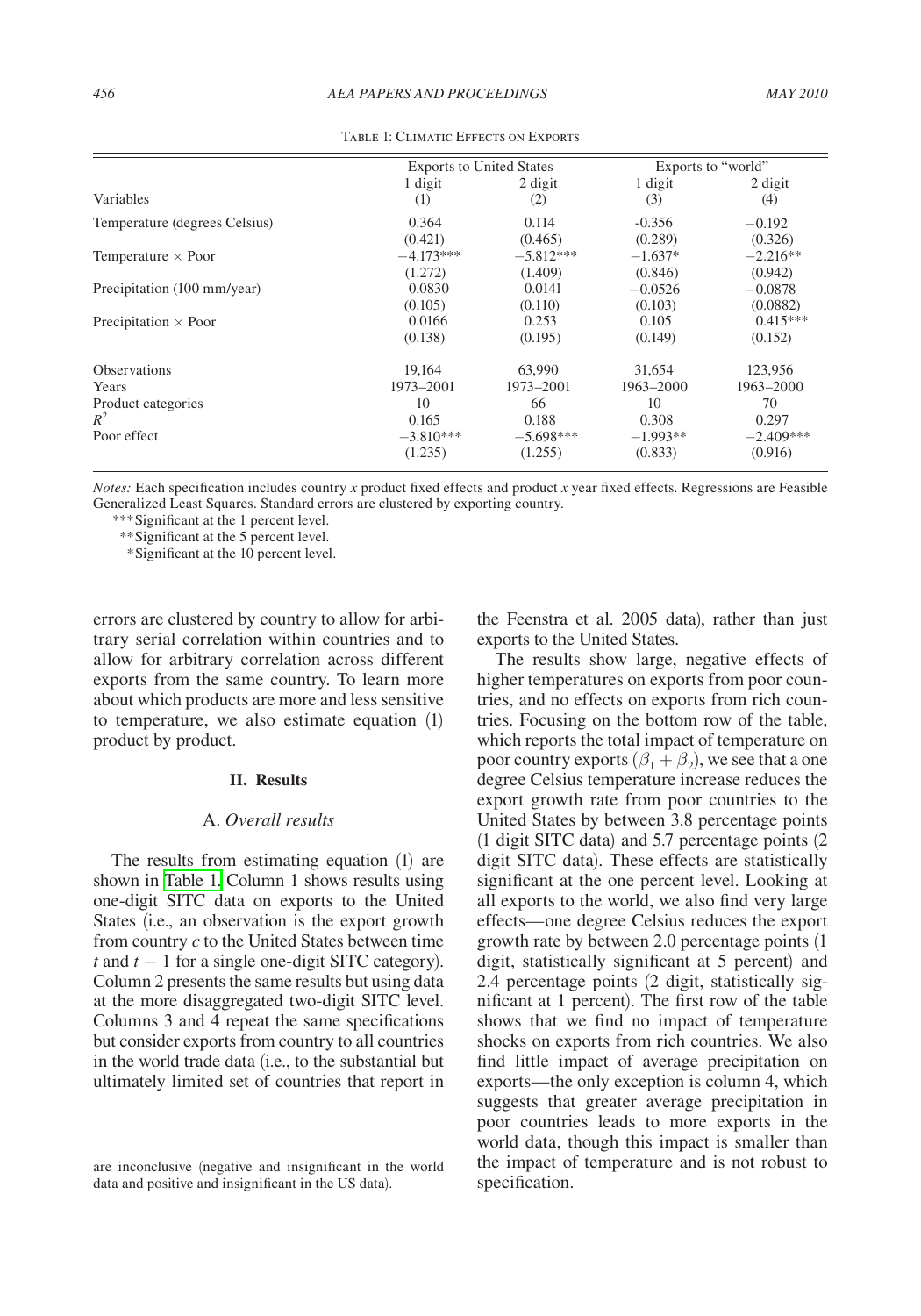<span id="page-3-0"></span>

|                                                          | SITC code Product category description         | Coefficient | <b>SE</b> | $T-stat$ | P-value |  |  |  |
|----------------------------------------------------------|------------------------------------------------|-------------|-----------|----------|---------|--|--|--|
| Panel A: Negative and Statistically Significant Products |                                                |             |           |          |         |  |  |  |
| 88                                                       | Photo equipment, watches, and clocks           | $-17.93$    | 2.00      | $-8.98$  | < 0.001 |  |  |  |
| 02                                                       | Dairy products and eggs                        | $-12.35$    | 2.13      | $-5.81$  | < 0.001 |  |  |  |
| 61                                                       | Leather                                        | $-12.81$    | 2.83      | $-4.53$  | < 0.001 |  |  |  |
| 85                                                       | Footwear                                       | $-19.31$    | 4.28      | $-4.52$  | < 0.001 |  |  |  |
| 04                                                       | Cereals and preparations                       | $-12.24$    | 2.99      | $-4.09$  | < 0.001 |  |  |  |
| 63                                                       | Wood manufactures (excl. furniture)            | $-14.19$    | 3.91      | $-3.63$  | < 0.001 |  |  |  |
| 89                                                       | Misc manufactured goods <sup>a</sup>           | $-10.33$    | 2.88      | $-3.58$  | < 0.001 |  |  |  |
| 77                                                       | Electric machinery and appliances <sup>a</sup> | $-10.19$    | 3.03      | $-3.37$  | 0.001   |  |  |  |
| 62                                                       | Rubber manufactures <sup>a</sup>               | $-10.79$    | 3.21      | $-3.36$  | 0.001   |  |  |  |
| 81                                                       | Plumbing, heating, and light fixtures          | $-17.84$    | 6.30      | $-2.83$  | 0.005   |  |  |  |
| 74                                                       | General industrial machinery <sup>a</sup>      | $-14.79$    | 5.24      | $-2.82$  | 0.005   |  |  |  |
| 65                                                       | Textile yarn and fabrics                       | $-9.44$     | 3.39      | $-2.79$  | 0.005   |  |  |  |
| 08                                                       | Feeding stuff for animals                      | $-14.26$    | 5.56      | $-2.56$  | 0.010   |  |  |  |
| 75                                                       | Office machines                                | $-13.59$    | 5.48      | $-2.48$  | 0.013   |  |  |  |
| 71                                                       | Power generating equipment                     | $-17.32$    | 7.28      | $-2.38$  | 0.017   |  |  |  |
| 69                                                       | Metal manufactures <sup>a</sup>                | $-6.65$     | 2.85      | $-2.34$  | 0.020   |  |  |  |
| 95                                                       | War firearms                                   | $-19.71$    | 9.24      | $-2.13$  | 0.033   |  |  |  |
| 83                                                       | Travel goods                                   | $-11.19$    | 5.44      | $-2.06$  | 0.040   |  |  |  |
| 11                                                       | Beverages                                      | $-8.97$     | 4.43      | $-2.02$  | 0.043   |  |  |  |
| 34                                                       | Gas                                            | $-22.20$    | 11.22     | $-1.98$  | 0.048   |  |  |  |
| Panel B: Positive and Statistically Significant Products |                                                |             |           |          |         |  |  |  |
| 53                                                       | Dyes                                           | 20.57       | 10.25     | 2.01     | 0.045   |  |  |  |
| 21                                                       | Hides                                          | 37.66       | 11.24     | 3.35     | 0.001   |  |  |  |

Table 2: Climatic Effects on Exports to the United States by 2-Digit Product Category

*Notes:* Regressions are Feasible Generalized Least Squares, run product by product. Each specification includes country and year fixed effects. Standard errors are clustered by exporting country.

<sup>a</sup> Not elsewhere specified.

The patterns we see here—very large impacts of temperature on poor countries and no impact on rich countries—mirror precisely the effects seen in Dell, Jones, and Olken (2008). This is particularly remarkable given that the data in this paper—exports—is measured predominantly by the *importing country* (i.e., reported by the United States in the case of the exports to the United States data, and primarily by Organization for Economic Co-operation and Development countries for exports to the world), whereas the GDP data examined in DJO (2008) came from the poor country itself. Given recent criticisms of national accounts data (e.g., Deaton 2005), the fact that these impacts are showing up in export data measured by the importing country suggests that these are very much real impacts and are not just an artifact of the way GDP data are put together.

It is interesting to note that the magnitudes estimated here are two to three times larger than the estimated impacts of temperature on the growth rate of GDP in DJO (2008), which were on the order of one to two percentage points

per degree Celsius. This extra sensitivity is consistent with trade models in which domestic consumption is relatively steady, so that volatility in domestic production translates into greater volatility in net exports.<sup>2</sup>

#### B. *Heterogeneity by Product*

Table 2 reports the results of estimating equation (1) separately for each two-digit SITC category of exports to the United States. Each coefficient is the total effect on poor countries (i.e  $\beta_1 + \beta_2$  from equation (1)), and the listed p-values are from the test of no effect in poor countries, i.e., the test that  $\beta_1 + \beta_2 = 0$ .

<sup>2</sup> For example, consider a model with homothetic preferences (such as Heckscher-Ohlin-Vanek) where a country's domestic consumption of each good scales linearly with its income. Then shocks to the domestic production of a subset of goods will cause domestic consumption of each good to change only to the extent that aggregate national income changes. The net exports of any particular good will thus see greater volatility than domestic output.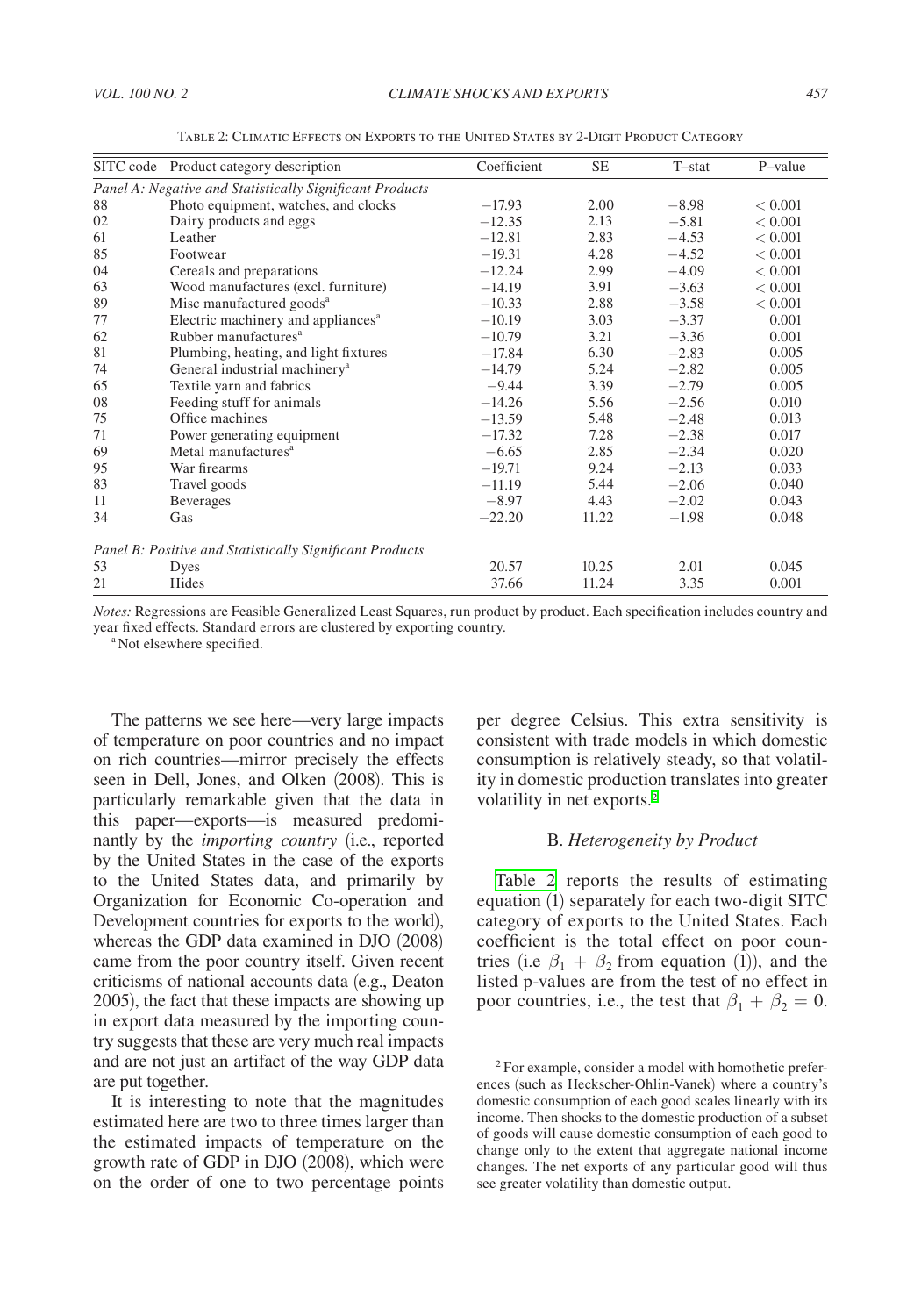To conserve space, we report coefficients only for products where the effect of temperature is statistically significant at the 5 percent level. Panel A shows SITC codes where the estimated temperate effect is negative and statistically significant; panel B shows those SITC codes where the effect is positive and statistically significant.

The first finding that emerges from [Table 2](#page-3-0)  is that there are many more SITC products that are negative and statistically significant than positive and statistically significant. Were there no true relationship, then by random chance one would expect 2.5 percent of the categories (1.65 out of 66) to be negative and statistically significant at the 5 percent level and a similar amount to be positive and statistically significant. In fact, we find negative and statistically significant impacts of temperature on exports for 20 out of the 66 categories, consistent with the very large negative effects shown in [Table](#page-2-0)  [1.](#page-2-0) By contrast, we find positive and statistically significant effects for only two of the 66 categories, or exactly what one would expect from random chance.

Examining the negative and statistically significant categories, we find that the negative impacts of temperature seem to fall into two broad categories: agricultural products (e.g., cereals, dairy products and eggs, leather, feed stuff for animals) and light manufacturing (e.g., photo equipment, footwear, misc manufactured goods, electrical machinery, rubber manufactures, office machines, firearms, travel goods, plumbing, wood manufactures, metal manufactures). Heavy industry (e.g., chemicals, paper, cement, iron and steel, cars and trucks) and raw materials (mining, petroleum, wood and pulp) seem generally unaffected. The explanation for agriculture seems clear (plants and animals may not thrive as well when it is too hot) and is consistent with negative effects on agriculture in poor countries reported elsewhere (e.g., DJO 2008, Raymond Guiteras 2009). The negative impacts on manufacturing are perhaps more surprising and suggest that factory workers may be less productive when conditions inside the factory become too hot. This is consistent with the large literature on worker productivity and temperature dating back to Huntington (1915). It is worth noting, however, that DJO (2008) also find negative impacts of temperature on industrial GDP growth in poor countries when

examining national accounts data, so the findings in this paper confirm the findings there.

### **III. Conclusions**

This paper has examined the impacts of temperature shocks on exports. We find substantial impacts of higher temperatures on poor countries exports, with no effects on richer countries' exports. Specifically, we find that an additional one degree Celsius reduces the growth rate of a poor country's exports by between 2.0 and 5.7 percentage points. We find that the impacts are concentrated in exports of agricultural products and light manufactures.

The findings of this paper have several implications. First, the findings here are remarkably similar (though greater in magnitude) to the findings that higher temperatures negatively impact growth of GDP in poor countries, but not in rich countries, reported in Dell, Jones, and Olken (2008). The fact that similar results are found in independent data lends credibility to these estimates. Second, the impact on exports suggests that—even though we estimate no direct impacts of higher temperatures on rich countries—rich countries may nonetheless be affected since their imports will decline. Climate change may therefore decrease welfare in rich countries not by affecting production directly, but by raising prices and reducing quantities of goods imported from poorer countries. Analyzing the welfare consequences for rich countries is one trajectory for further work.

# **REFERENCES**

- **Deaton, Angus.** 2005. "Measuring Poverty in a Growing World (or Measuring Growth in a Poor World)." *Review of Economics and Statistics*, 87(1): 1–19.
	- **Dell, Melissa, Benjamin F. Jones, and Benjamin A. Olken.** 2008. "Climate Change and Economic Growth: Evidence from the Last Half Century." National Bureau of Economic Research Working Paper 14132.
	- **Feenstra, Robert C., John Romalis, and Peter K. Schott.** 2002. "U.S. Imports, Exports, and Tariff Data, 1989–2001." National Bureau of Economic Research Working Paper 9387.
	- **Feenstra, Robert C., Robert E. Lipsey, Haiyan Deng, Alyson C. Ma, and Hengyong Mo.** 2005.